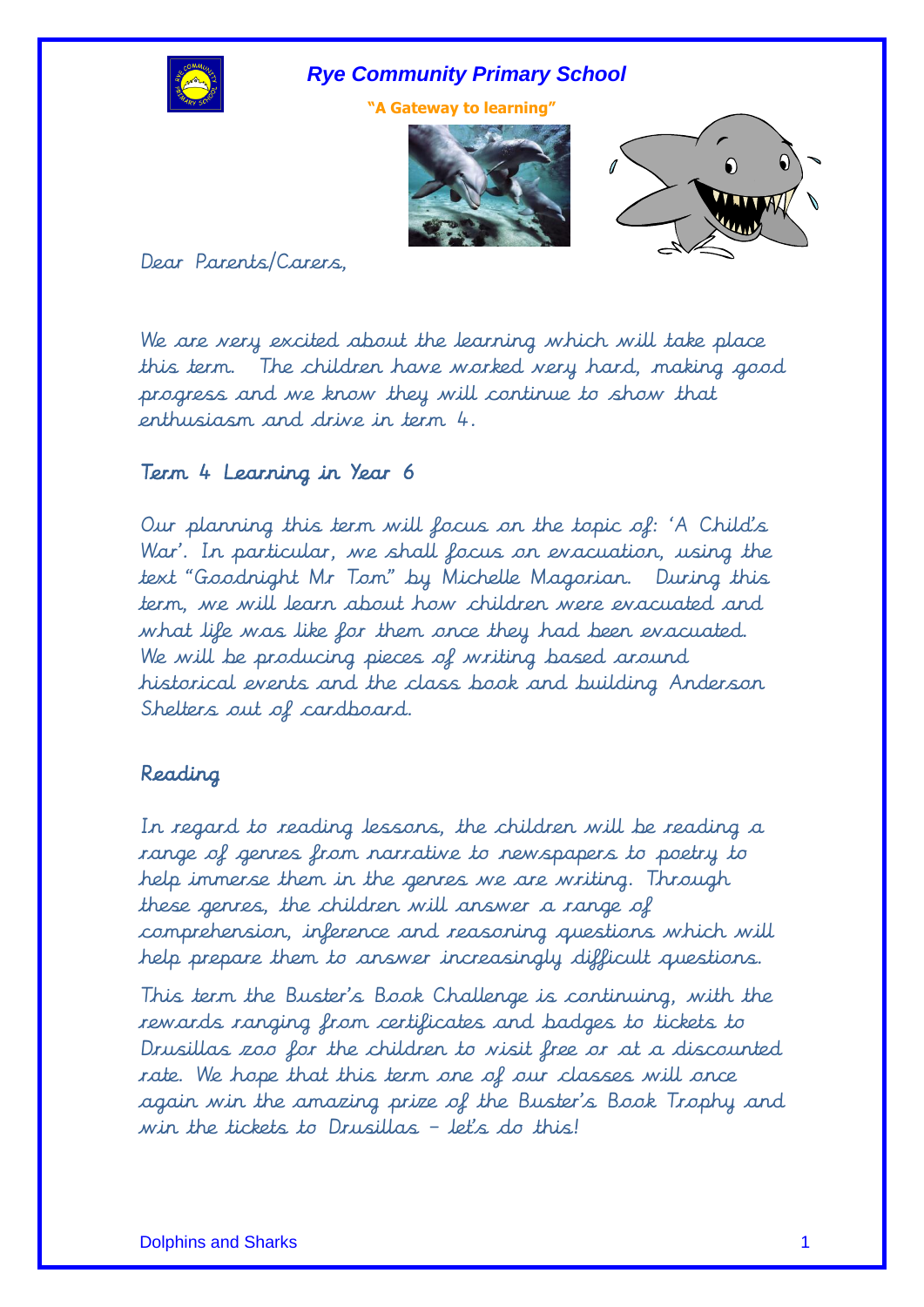

#### **"A Gateway to learning"**

Our English learning will be based around the evacuation of children in World War 2. This will include setting descriptions, a 'balanced argument' piece of writing involving researching evacuation during World War 2 and a persuasive piece of writing based on Goodnight Mr Tom. The focus will be on planning, drafting and writing including using a variety of powerful vocabulary and grammatical devices.

## How you can help your child

.

 Make sure your child reads daily and discuss the stories in terms of reasons for characters' actions, and reasons for the author's choices of vocabulary. Don't forget to record reading sessions in their booklets. Please remember to remind your child to record the number of minutes they read on Wednesday night.





#### Mathematics

In Mathematics, our children have already worked incredibly hard over the past terms solving problems using the four operations (+, -, x and ÷) as well as with fractions, decimals and percentages. For the upcoming term, we shall be teaching the children how to use ratio, using measurements in different contexts and geometry including angles, shapes and co-ordinates. We will also be providing regular opportunities within class to revise the concepts taught this year.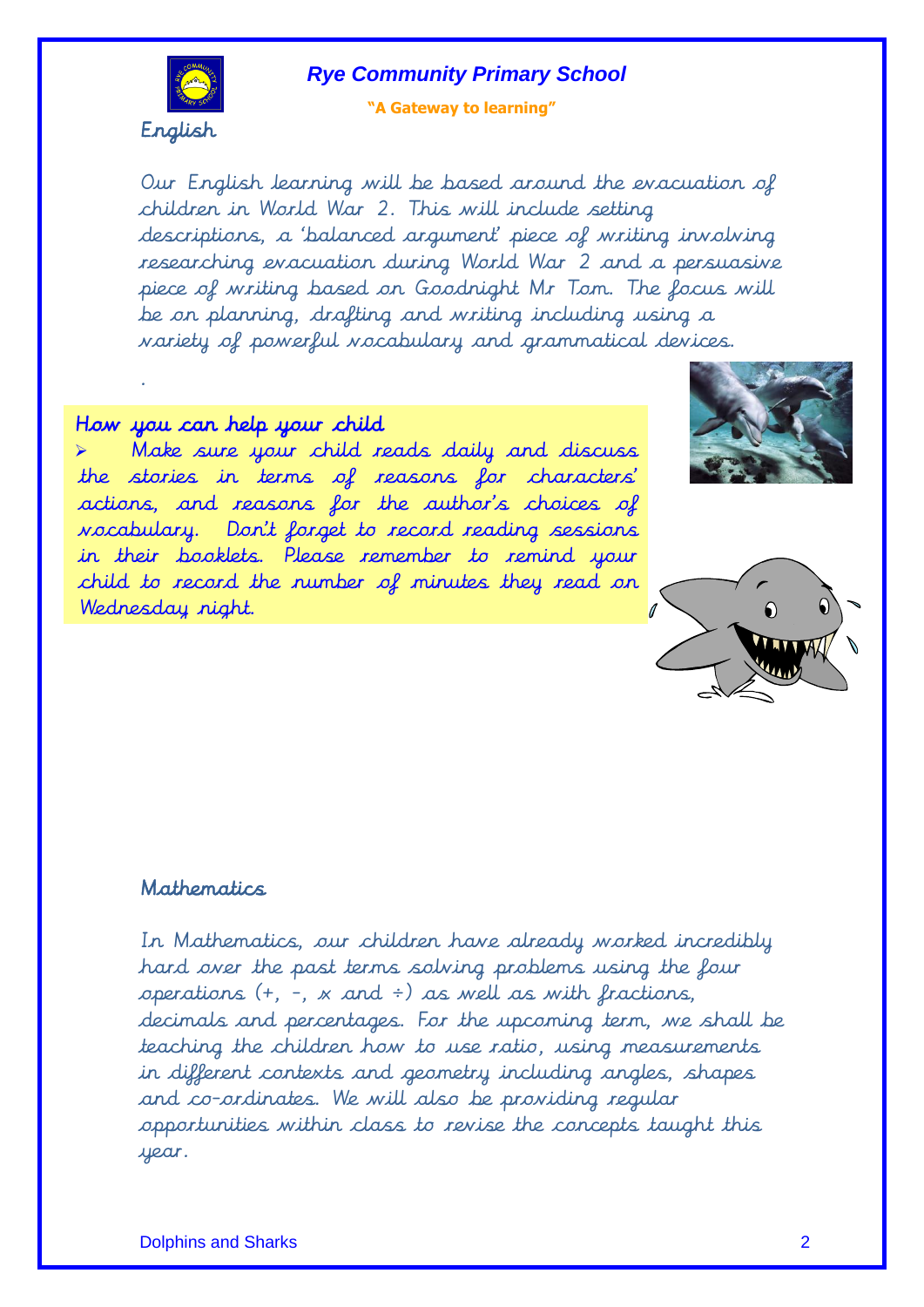

**"A Gateway to learning"**

Ē How you can help your child

 Look for opportunities to talk about maths in the everyday environment.

 Support your child and give them time to use mental calculations skills in real life contexts.

 Please ask your child about what they have been learning and encourage them to explain the methods they





**PE** 

## PE

PE this term will be taught on a Wednesday afternoon by Premier Sports; with tennis being a focus for learning. Please ensure that your child has their PE kit in school on this day.

## Homework

Homework will be given out on a Friday and is expected to be in on the following Wednesday. It is important that homework is completed as this will help support the learning they have been doing in school. In order to keep homework tidy it needs to be completed in the homework book. The children will also be given a list of spellings to learn each week which they will be tested on each Friday. Please support your child as they learn these.

# How you can help your child:

Termly Homework Project

The children's homework project this term is also based on

A Child's War, where we would like the children to choose





Dolphins and Sharks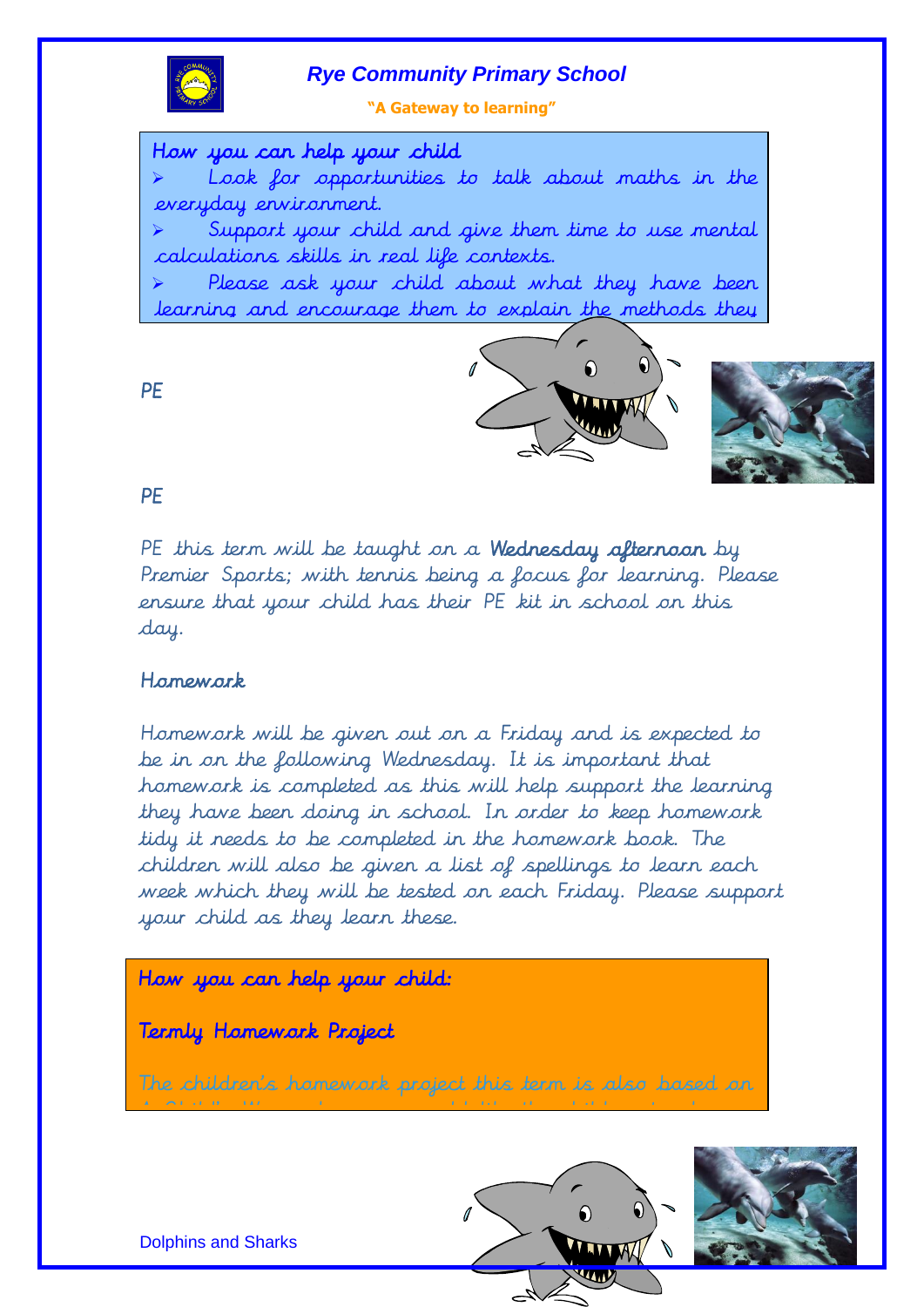

**"A Gateway to learning"** If you have any queries please do not hesitate to contact us.

Thank you for your continuing support.

Miss Bright and Mr Neville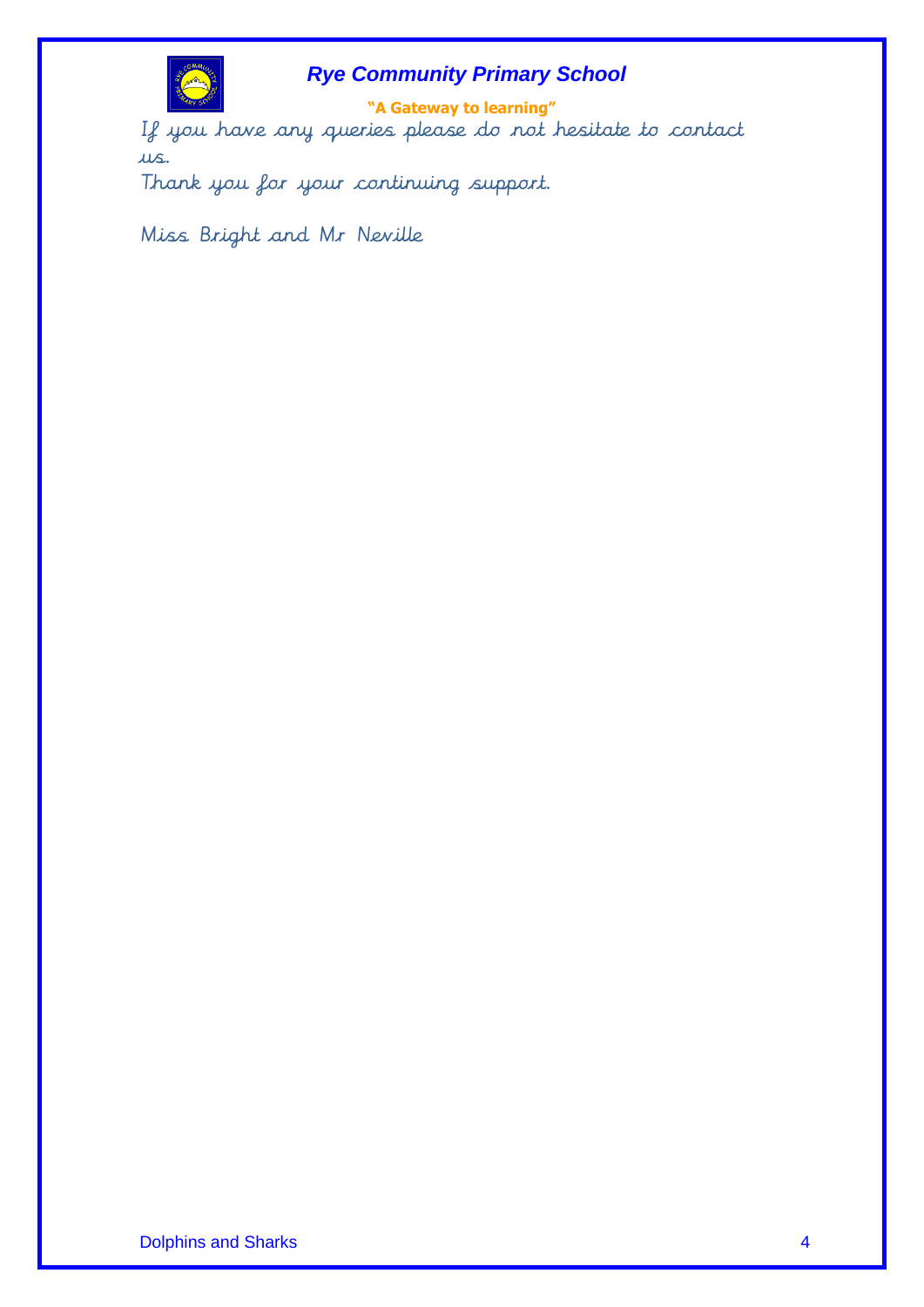





A siren sounds and a Spitfire zooms overhead! It's 1939 and Britain is at war.

This half term, we'll imagine what it was like to be evacuated and live with a family other than our own. Using different source materials, we'll learn about evacuation and write letters to our families 'back home'. We'll plot the Second World War's events on a timeline and learn about rationing, Pearl Harbour and the Battle of Britain. From a range of maps, we'll identify safe and dangerous places during the war and make persuasive posters to support the war effort. After reading an extract from The Diary of a Young Girl by Anne Frank, we'll write our own diaries. From a range of sources, we'll find out about children and school during the war and learn about discrimination that existed at the time. We'll learn about what it was like during the Blitz and think about how soldiers might have felt. In D&T, we'll make Anderson shelters and cook delicious wartime food.

At the end of the ILP, we'll reflect on Winston Churchill's stirring speeches and write our own. We'll compose and perform wartime songs and create a presentation to show what we have learned.

| <b>ILP</b> focus | History                                                 |  |
|------------------|---------------------------------------------------------|--|
| English          | Letters, diaries, persuasive writing, stories, speeches |  |
| History          | The Second World War                                    |  |
| Computing        | Using search technologies, using presentation software  |  |
| D&T              | Following recipes, building structures                  |  |
| Geography        | Human geography, cities of the UK                       |  |
| Music            | Listening, performing and composing                     |  |
| PE               | Competitive games, dance                                |  |
| <b>PSHE</b>      | Empathising with people in different times              |  |

#### Help your child prepare for their project

We'll meet again! Why not visit a local museum together to investigate how the Second World War affected your local area? You could also read an exciting fiction book set during the war. Alternatively, you could 'make do and mend', working together to create a model inspired by the Second World War from recycled materials or unwanted household items.